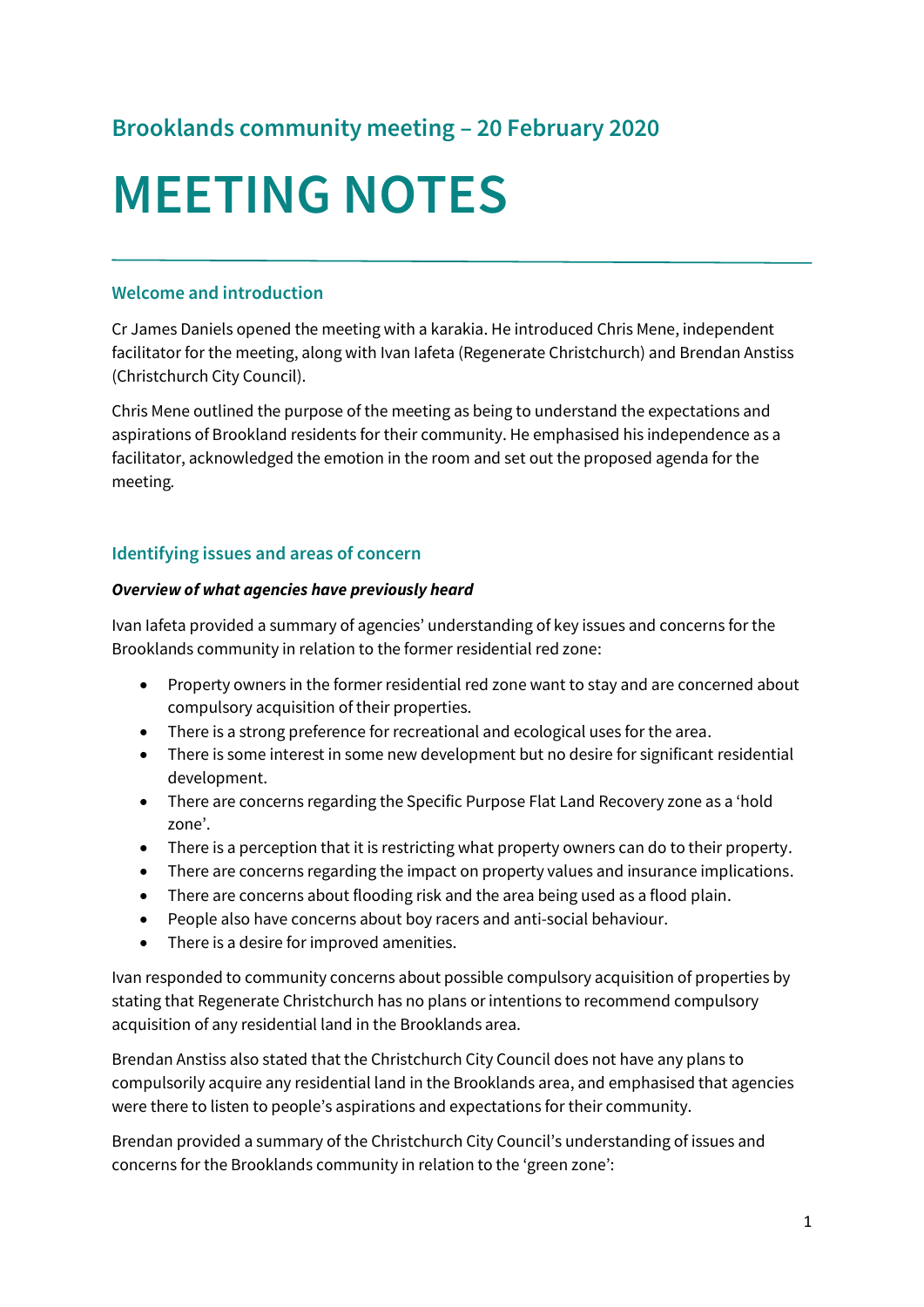- Some residents in the green zone are building or have already built. Others are unsure whether to invest further in their property because they feel uncertain about its future.
- There are concerns with high groundwater water ponds in the area and takes a very long time to drain away.
- People would like Earlham Street tar-sealed, and to have street lighting.
- There are concerns about flooding from the lagoon.
- There are also concerns about flooding from the Styx River and, in particular, concerns about stormwater discharge from upstream development.

Brendan advised that the Council's new global stormwater discharge consent requires 'full flood attenuation', which means that the Council is not allowed to let stormwater create any additional flooding risk to the Brooklands community in a one in 50 year storm. He noted that the previous Styx River catchment consent required 'partial flood attenuation' and the Council relied on the flood ponding area in the Lower Styx floodplain to absorb the balance.

Brendan explained that, now, all new development upstream must have stormwater treatment and detention facilities to accommodate stormwater for a one in 50 year storm. He also advised that stormwater treatment and detention facilities have been retro-fitted to some existing developments in recent years.

#### *Issues and concerns identified in the meeting*

Chris Mene invited members of the community to identify additional issues and areas of concern. In summary, the matters raised by residents included the following:

- Flooding and drainage issues, including:
	- o Increased flooding as a result of earthquake damage to the land (e.g. subsidence, narrowing of the river and damage to river/lagoon banks)
	- o Increased river flow due to increased stormwater drainage from upstream developments
	- o The impacts of flooding on people, property and wildlife (e.g. safety concerns when roads are flooded and the effects of saltwater from flooding of the lagoon)
	- Infrastructure, services and amenity of the area, including:
		- o The state of roads and footpaths
		- o Lack of signage and road names
		- o Maintenance of trees and planting in the area
		- o Declining property values as a result
- Issues relating to security, crime and anti-social behaviour, including:
	- o A lack of working street lighting
	- o Concern about the noise and safety risk posed by 'boy racers'
	- o A perceived lack of responsiveness by the Police to crime
	- o Illegal dumping of rubbish and burned out cars
- Understanding District Plan rules and implications of zoning decisions, including:
	- o Lack of information on what people can and cannot do on their properties
	- o Confusion around what the terms 'residential red zone', 'former residential red zone' and 'green zone' now mean
	- o Concern about the insurability and value of people's properties
- Getting action underway to address these issues, including: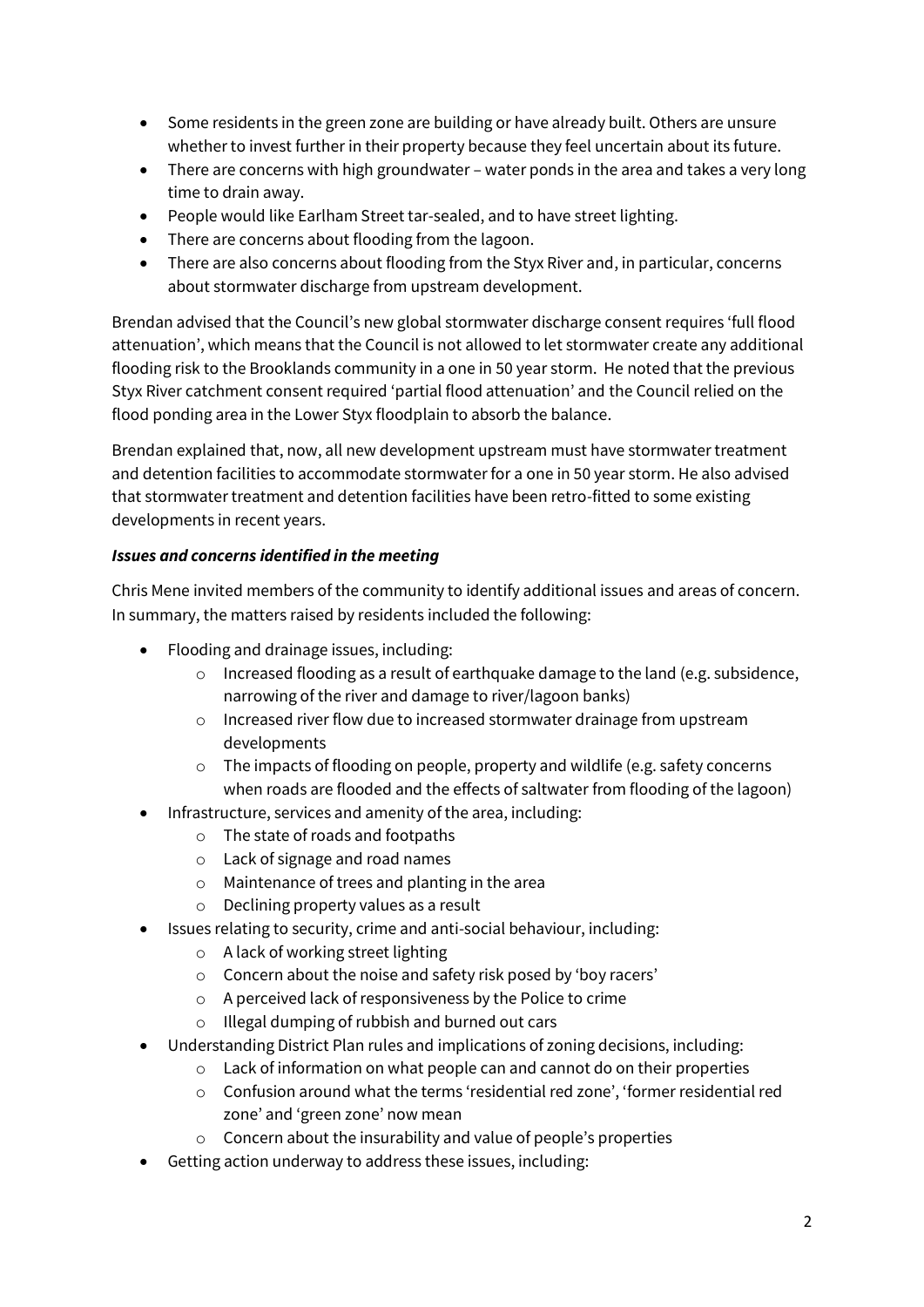- $\circ$  Concern about lack of action by the Council in getting work done (e.g. no follow-up work on a drainage ditch along Kainga Road after surveying)
- o Questions around the timeframes for getting things done, whether there is a budget and who takes over from Regenerate Christchurch.

At this point in the meeting, Chris Mene proposed that people split into two sub-groups to enable discussion of any specific issues for (a) those with properties in the former residential red zone and (b) those whose properties had been 'green zoned' in 2011. However, a number of residents expressed a strong preference for continuing the meeting as one group on the basis that the issues were jointly experienced, regardless of the zoning of the land.

Some residents expressed frustration that they had been through similar discussion exercises in the past and now want to know what agencies' intentions for the area are, and to see some action.

# **Addressing issues / areas of concern**

#### *Management of Crown-owned land*

Matt Bradley, Land Information New Zealand (LINZ), addressed two specific matters raised by residents relating to management of Crown-owned land in the area:

- **Security guards** Matt provided assurance that residents are free to walk or cycle across Crown-owned land, unless there are any specific risks on the land that need to be managed. He advised that security guards are present in the area periodically over a 12 hour period (the times of which may vary) and aim to deter anti-social behaviour. He undertook to make sure security guards are aware that residents should not be prevented from walking/cycling across the land.
- **Vegetation** Matt advised that LINZ is the same as any other neighbour. If there are branches/vegetation encroaching on people's properties, they are entitled to chop it off at the boundary and leave it on the LINZ side of the boundary. They can also ring LINZ on 0800 665 463 (press 3 at the next two prompts) and ask that LINZ remove any branches/vegetation encroaching on their properties.

In response to questions, Matt advised that:

- $\circ$  LINZ undertakes quarterly spraying to help maintain vegetation, but he will look into concerns that spraying may be poisoning trees.
- o Responsibility for ongoing maintenance of the land will transfer to the Christchurch City Council when the Council takes ownership of the land (from mid-2020).

#### *Christchurch District Plan zoning and rules*

David Griffiths, Christchurch City Council, provided residents with a summary table that addresses common questions people have about what they may or may not do on their properties, depending on the zoning of their property and various hazard overlays under the Christchurch District Plan. *[The summary table is appended to these meetings notes as a separate document.]*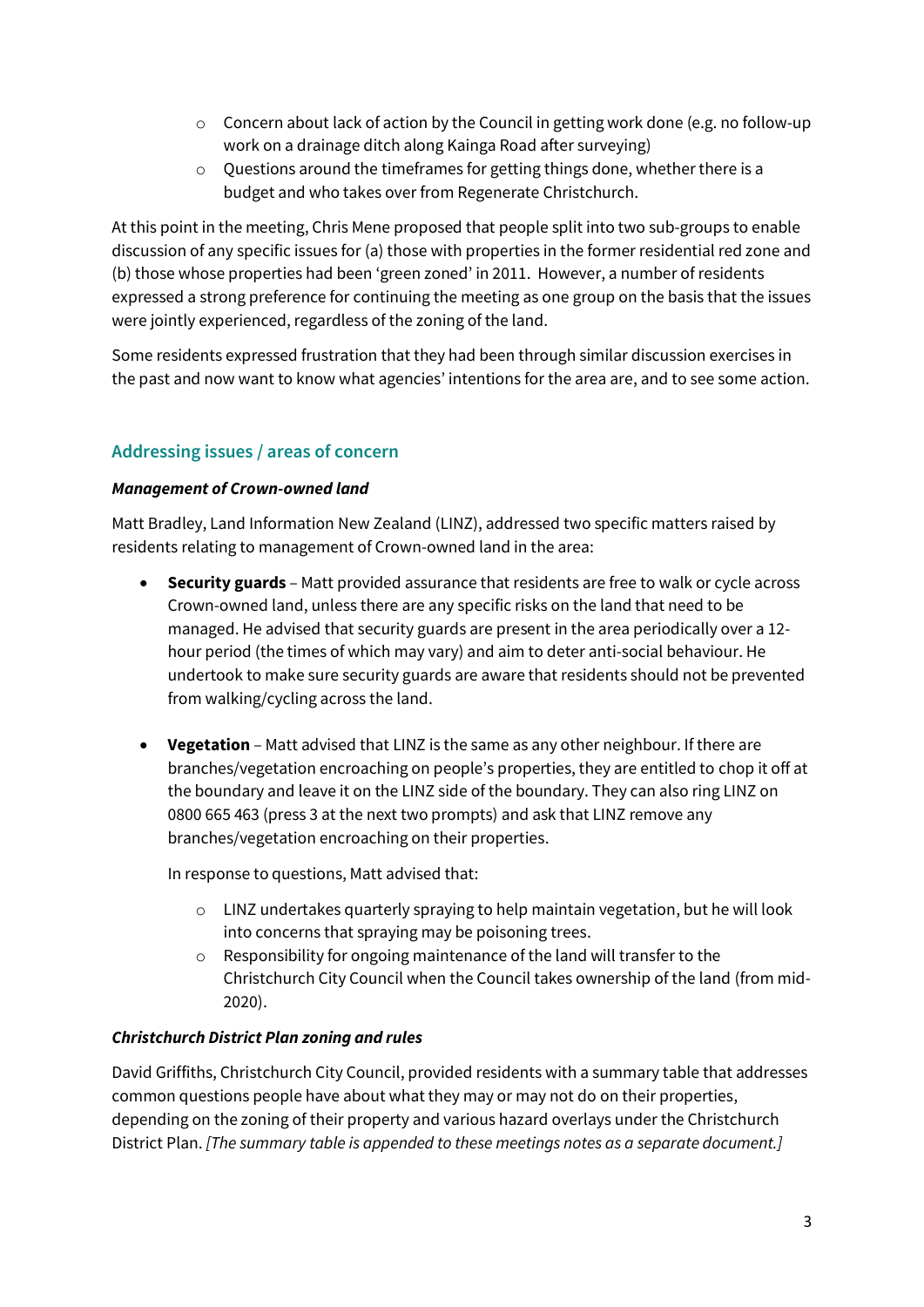David emphasised that the rules for each property will be different, because the District Plan zones and hazard overlays apply to different parts of the Brooklands area. He offered to return with planners to enable residents to discuss and understand the rules that apply to their individual properties.

He also undertook to provide weblinks to the online Christchurch District Plan.

Some residents raised concerns about having different zones for different parts of the Brooklands area. Particular concern was expressed about the inability to obtain insurance for properties within the former residential red zone. Some asked if this land would be 'green zone' in the future.

Ivan Iafeta clarified that the zoning of properties as 'red' or 'green' by the Crown in 2011 was solely for the purpose of identifying which properties the Crown would offer to purchase. The Crown offer is no longer available and those zones are no longer relevant. The zones and hazard overlays in the Christchurch District Plan are what matter.

#### *Developing a plan for Brooklands*

One resident commented that if people know what the overall strategy / plan for the Brooklands area is, individual property owners will be able to make their own plans. Another resident referred to a working party that had been set up to address Styx river flooding issues, which made a joint submission to the Annual Plan for funding. They noted there was an expectation that work would start on an area plan two years ago but this has not happened.

Brendan Anstiss advised that the Christchurch City Council does not yet have a plan for Brooklands and wants the community to be involved in a developing a plan with them, to address the issues they have identified. He noted that different communities have taken different approaches to the development of plans, but the best plans are those driven by the community.

Several questions were raised by residents, including:

- whether residents will get rates relief while planning is underway (on the grounds they receive little in the way of services or infrastructure at present)
- how long it will take to develop a plan
- what restrictions will there be on growth and development in other areas in the meantime to protect those living downstream in the Lower Styx
- whether the plan will be based on what the majority want and whether the minority will have a say
- whether Regenerate Christchurch can accelerate development of a plan.

Chris Mene commented that it appeared from the discussion that some sort of action plan is needed – noting that some things can probably be done soon but others will take more time. He suggested that the community and agencies need to develop a plan together.

Brendan Anstiss acknowledged that some trade-offs will be required in developing the plan.

Ivan Iafeta advised that consideration would be given to whether there are any obstacles that might appropriately be addressed by use of the tools under the Greater Christchurch Regeneration Act 2016. He emphasised three key steps in developing a plan for Brooklands: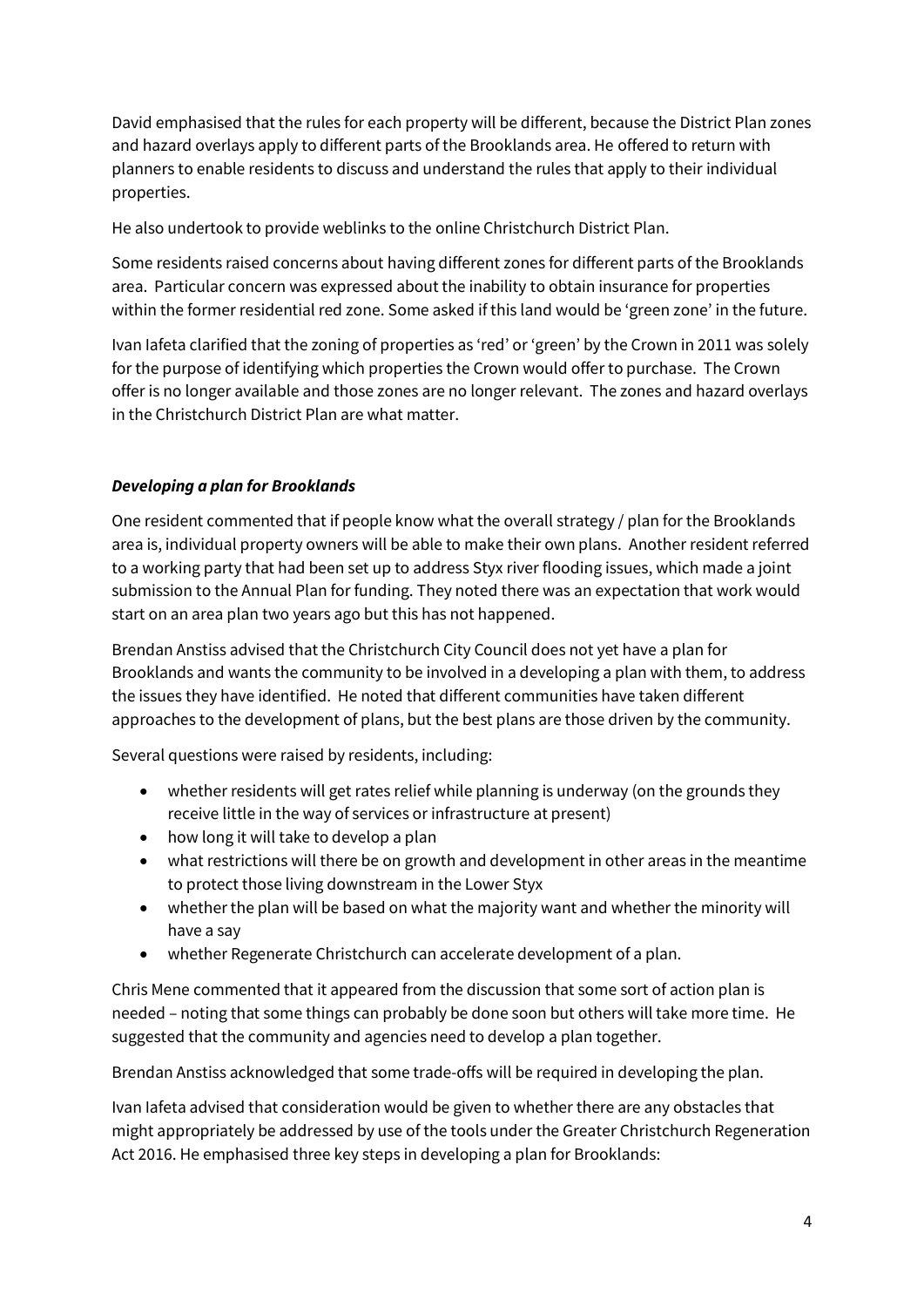- having a good understanding of the current state and future hazards to the land noting that the Council is already doing a lot of work on this for areas along the coast
- overlaying this understanding with the aspirations and priorities of the community which this community meeting is helping to inform
- undertaking analysis to cost options and take these to the Council for a decision.

Some residents expressed scepticism about whether any action will eventuate because they have waited so long. Some questioned whether it would be a priority for the Council.

Brendan Anstiss encouraged residents to have their say as part of the Council's upcoming Annual Plan consultation.

Chris Mene acknowledged that some residents have already done some thinking on what action is required, and referred specifically to a document prepared by Jan Burney. He advised that this would be consolidated with any other existing thinking and provided to residents. [*This has been incorporated in the attachments to these notes.]*

### **Aspirations for the future**

In response to a question about when residents would have the opportunity to discuss their vision of the future, Chris Mene invited residents to discuss their aspirations with the person next to them. Residents were then asked to each share one thing with the whole group.

In summary, the residents identified that their aspirations are for:

- Brooklands to be a place where people feel safe with a safe physical environment and a community free from crime and anti-social behaviour
- Improved amenity for residents a small settlement in a park-like setting with better roads, footpaths, street lighting and reduced risk of flooding, as well as a community hall or similar where people can meet
- Development of recreational opportunities to encourage more people to use the area for example, walking and biking tracks, sports training parks, a dog park, a camping ground and a rowing lake in the lower part of the lagoon
- Restoration of the natural environment with more native planting and wetlands development to improve the ecology of the area, support birdlife and provide a peaceful sanctuary for people to enjoy.

While not discussed at the meeting, mixed views were later expressed on the development of new housing in Brooklands. Some suggested there may be scope for some new housing to help increase the number of people and activity in the area; others expressed a clear preference for no new housing in Brooklands.

#### **Next steps**

Chris Mene outlined the next steps following the meeting: